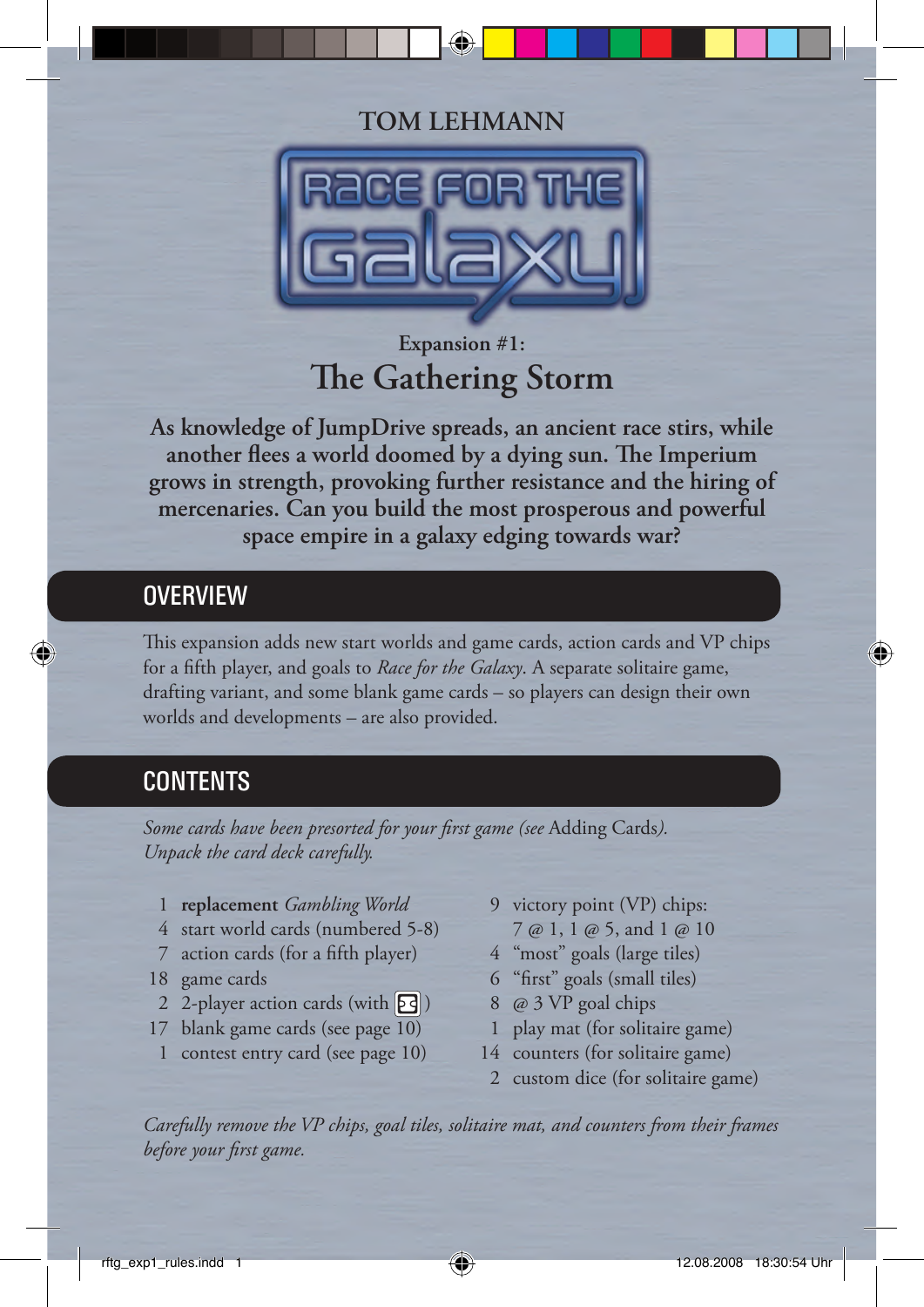## ADDING CARDS

Add the new game cards to the base set, replacing its *Gambling World* with the *Gambling World* in this expansion (with an updated table that lists the number of developments and worlds for each cost or defense).

Use the fifth preset hand (start world number 5 and the four game cards with 5 in their corners) when playing with five new players.

A third *Contact Specialist* has been added for expansion play balance.

Most new card powers are variations on powers in the base set. Those that aren't have short text descriptions and are described in detail on page 11.

The start world *Ancient Race* has a *setup power*, requiring its owner to discard down to three, not four, cards before selecting a first round action. This power applies only when it is a start world.

Note that *Improved Logistics* can alter game tempo considerably.

Cards in this expansion have a mark below their card frames in the lower left corner.



## **GOALS**

**Setup:** shuffle the goal tiles face down. Select two of the "most" goals (the large tiles) and four of the "first" goals (the small tiles). Remove the remaining goals from the game. Place the selected goals face up in the center of the table to be claimed during play, next to the 3 VP goal chips. Then, continue setup normally.

**Play:** each goal's upper left corner lists the phase(s) at the *end* of which it can be claimed (or the end of a round in the case of *Budget Surplus*).

**"First" goals:** each of these tiles is worth 3 VPs and can be claimed *once per game* by all players who first meet its condition. They can never be lost. If only one player first satisfies a goal's condition at the end of a phase, then he claims its tile, placing it in front of him to mark 3 VPs earned. If more than one player first satisfies a goal in the *same* phase (even if by differing amounts), then any one of these players takes the tile, while the rest each take a 3 VP goal chip.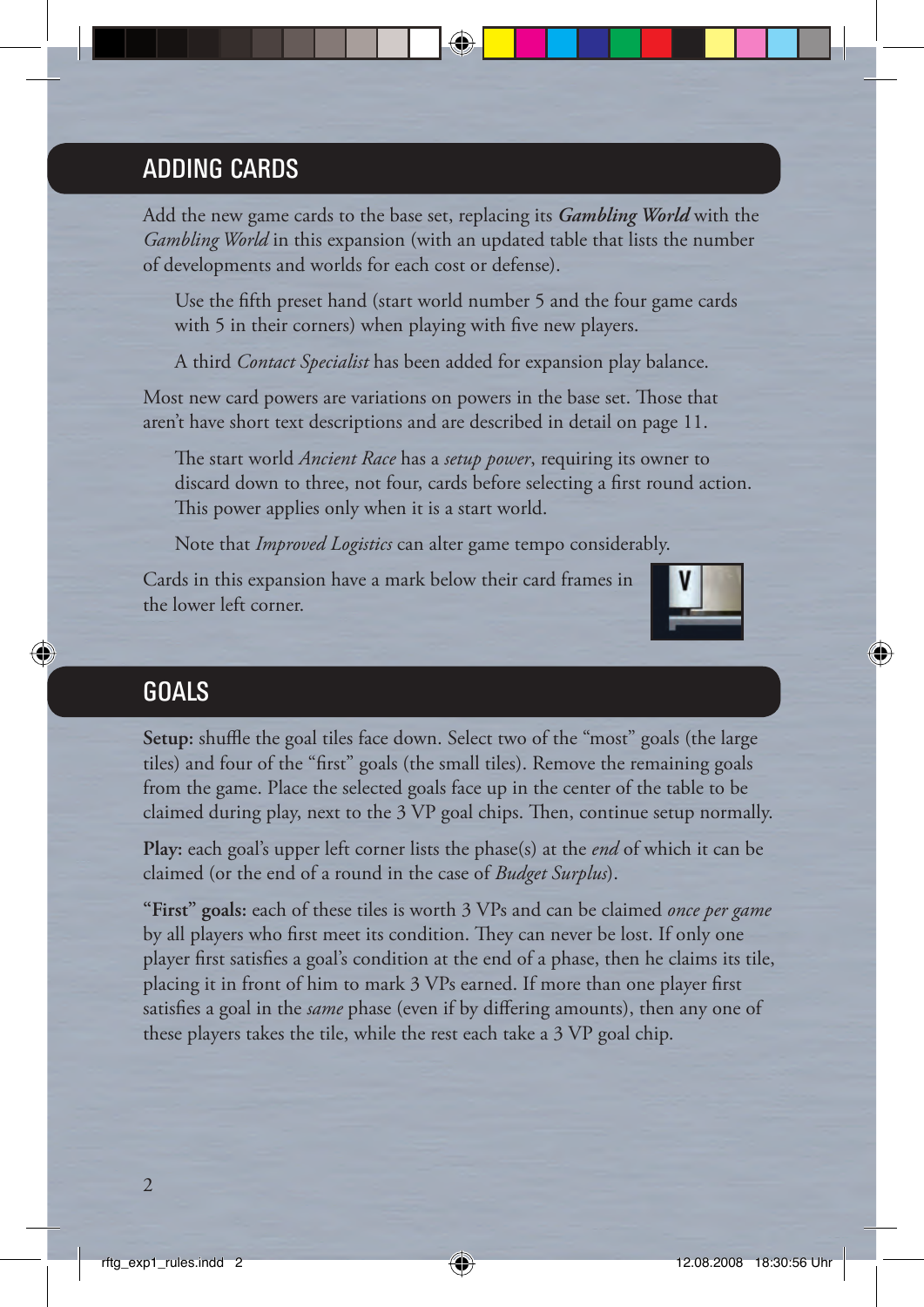

First to have 5 (or more) VPs in *chips (Galactic Standard of Living)*. *Do* not *count any goal VP chips*.



First to place a 6-cost  $\langle \overline{?}\rangle$  development *(Galactic Status)*.



First to have at least one power in each phase, plus *Trade*, among his tableau cards *(Innovation Leader)*.



First to discard at least one card at round end *(Budget Surplus)*.



First to have at least one production or windfall world of each *kind*: Novelty, Rare, Genes, and Alien in tableau *(System Diversity)*.



First to have at least three ALIEN *cards* in tableau *(Overlord Discoveries)*.

**"Most" goals:** each of these tiles is worth 5 VPs and is held by the player who satisfies its condition by the greatest amount. They can be lost. The first player to satisfy (or exceed by the greatest amount) a goal's listed condition at the *end* of a phase claims its tile (returning it to the center if he ever fails to satisfy its condition). If another player later *exceeds* the amount by which a player holding a goal *currently* satisfies it, then he takes the tile.

 *Example:* Alan plays a card that brings his Military in tableau to 6, which satisfies the *Greatest Military* goal's condition, so he claims its tile. (If Alan later placed a -1 Military card, reducing his Military below 6, he would return it.) Betty later obtains 6 Military, but since this doesn't exceed Alan's total of 6, Alan retains this goal. Carol then reaches 7 Military and takes this goal tile from Alan.

If more than one player satisfies or exceeds a goal (possibly held by another player) by the *same* greatest amount, then that goal remains unclaimed (or is returned to the center).

 *Example:* Alan and Betty both reach 6 Military during the *same* phase. Neither can claim the *Greatest Military* goal. Carol then reaches 7 Military and claims it. Alan and Betty later both achieve 8 Military on the same phase, so Carol then returns this goal to the center.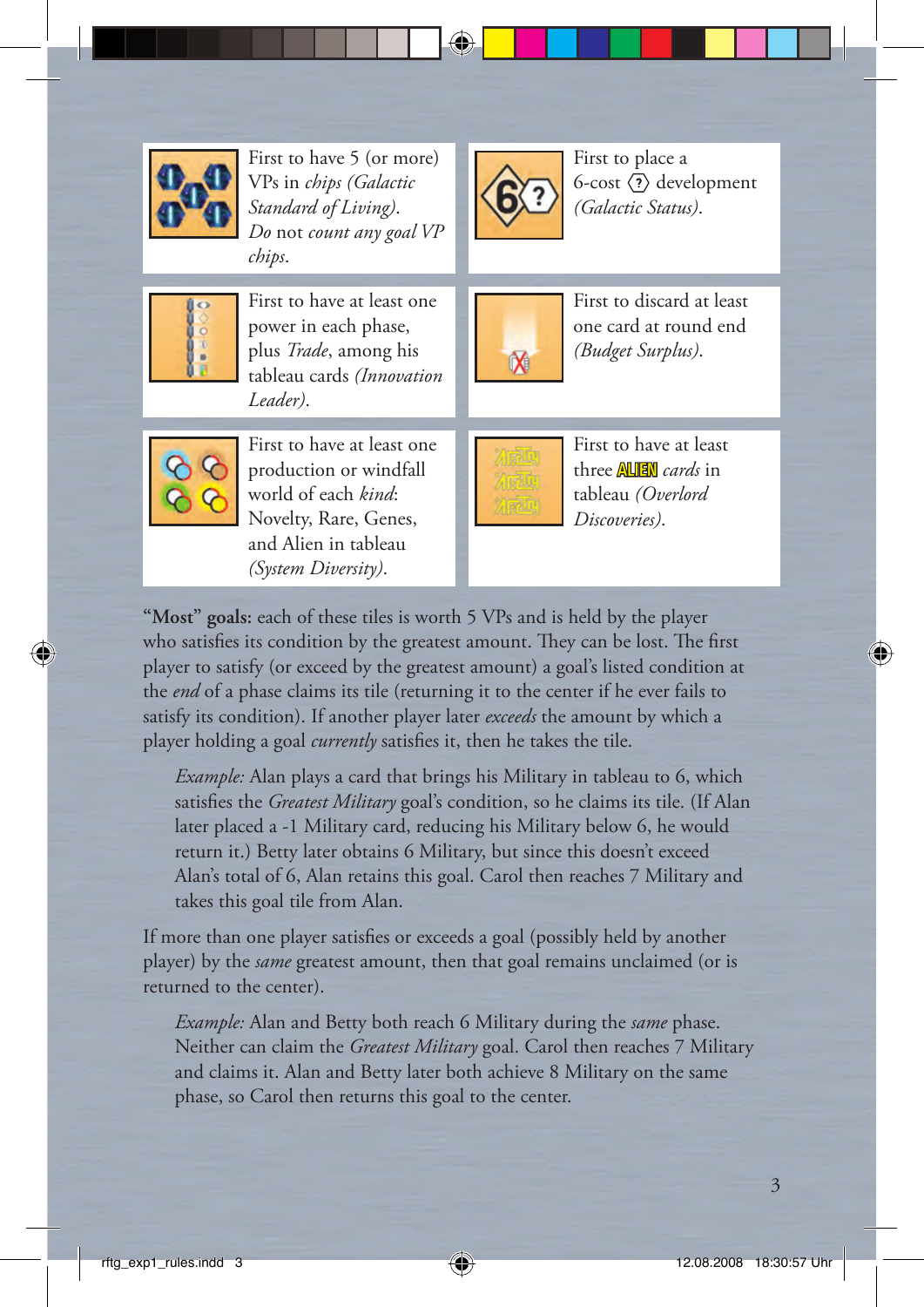At game end, for each "Most" goal, award a 3VP goal chip to each player (satisfying the goal's condition) who is *tied* for most and who does not currently hold its tile, due to it either having been earlier claimed by another player or being currently unclaimed (after several players satisfied or exceeded its condition by the same greatest amount on the same phase).



At least four and the most *production* worlds, of any *kind*, in tableau *(Production Leader)*.



At least four and the most developments in tableau *(Greatest Infrastructure)*.



At least six and the most total military in tableau *(Greatest Military)*.

*Count negative but not temporary or specialized military (as for* New Galactic Order*)*.



At least three and the most Novelty and/or Rare production or windfall worlds in tableau *(Largest Industry)*.

**Scoring:** each player adds any goal tile VPs (3 or 5) and 3 VP goal chips earned to their VP total. Goal VPs do *not* count towards *Galactic Renaissance*.

# SOLITAIRE GAME

Use the experienced 2-player rules, without goals. You play against an "adaptable robot" opponent, whose actions are abstracted, and whose choices are determined by rolling custom dice. The robot's start world determines how the two *robot faces* **(F)** (on one of the dice) are read during play and which *special mat counters* modify or replace the robot's standard *actions* and *responses*, which are printed on the solitaire *play mat*.

The robot's *tableau* is a stack of cards, without any goods, where only the *number* of cards and their VPs matter. The robot's tableau can contain 6-cost *development counters*  $\circledast$ , representing additional developments placed during play. The robot's "hand" is a *draw stack*, from which cards are flipped over during play and either added to the robot's tableau or discarded. The robot's *credit*  $\left(\frac{S}{S}\right)$ , used to acquire tableau cards in certain cases, and *economy size* used to gain VP chips during Consume phases, are tracked on the play mat.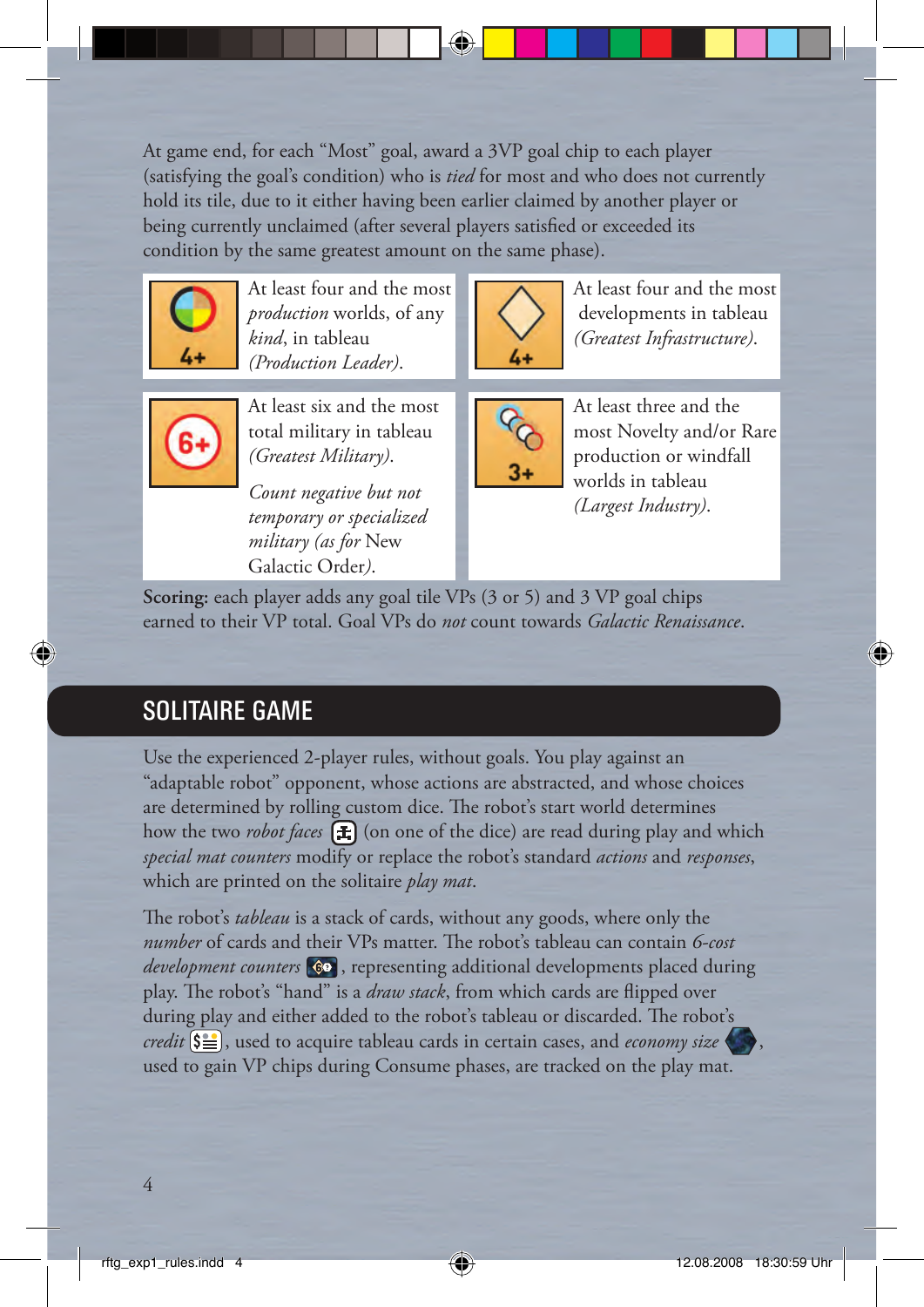Setup: Set out 24 VP chips. Pick a difficulty (see chart) and set the appropriate number of 6-cost development counters to use nearby. Shuffle and deal one start world each to you and the robot. Shuffle the other start worlds into the deck.

|            | $6$ -cost $\langle \rangle$   |
|------------|-------------------------------|
| difficulty | counters                      |
| easy       | 1 @ 6 VPs                     |
| medium     | $2 \varnothing 6 \text{ VPs}$ |
| hard       | 3 @ 9 VPs                     |

Use the black-edged credit, economy size, and (two) player action markers. Find the special mat and "robot =" counters to use (possibly on the reverse side of other counters) based on the robot's start world, as shown on the back of the play mat. Remove the other counters from play. Flip the mat face up.

Place any special mat counters used on top of the corresponding mat areas, matching them by color. Place the grey "robot = " counter on its space (set the x2 "robot =" counter nearby if the robot's start world is *Old Earth*). Place the credit marker on 1 (0 if the robot's start world is *Ancient Race*; 2 if it is *Alpha Centauri*); the economy size marker on 0 (1 if its start world is *Earth's Lost Colony* or *Epsilon Eridani*), and deal four cards (three if its start world is *Ancient Race*) face down to form the robot's initial draw stack (see diagram below).

After setting up the robot mat, deal six cards to yourself. Choose four of them and discard the other two. Begin play.



**Play:** each round consists of the following steps:

- 1. Select your two player actions normally, but mark them with the *player action markers* **1 1** on the play mat (instead of using action cards).
- 2. Roll and place the dice (the robot's action selections) on the play mat.
- 3. Resolve actions for each selected phase, from left to right, player first.

**Round end:** discard down to 10 cards (the robot has no hand limit) and check for game end. If the game has not ended, repeat steps 1-3.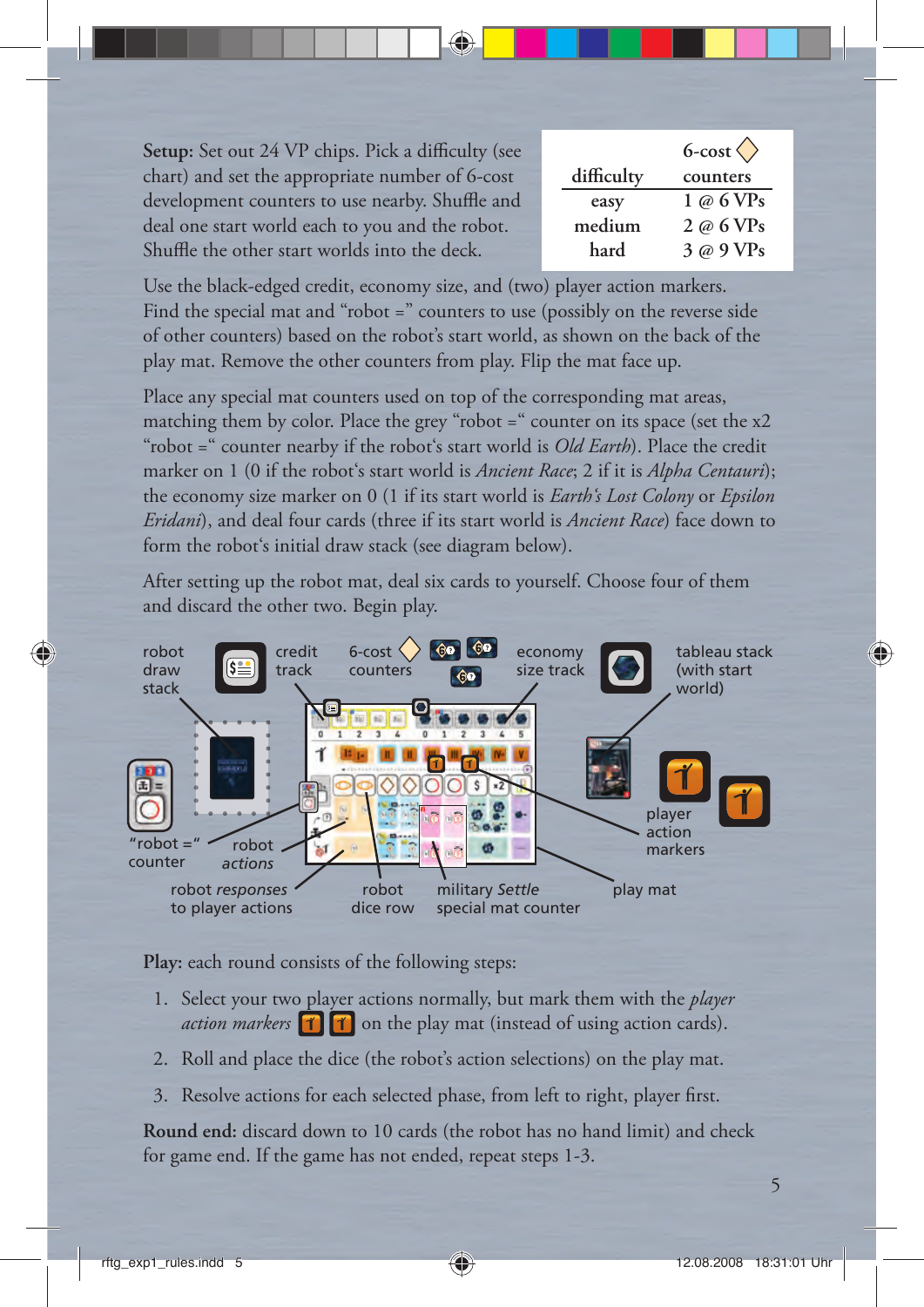**Place dice:** put them on their matching spaces in the dice row of the play mat; placing any single Explore, Develop, or Settle die face rolled on the *left-most* of these respective pairs of spaces on the play mat. Note that the grey Settle and Produce die faces match the colored Settle and Produce mat spaces.

If a  $\left(\frac{1}{2}\right)$  face is rolled, read it as the face shown on the "robot =" counter. Each  $*$  "match" face rolled indicates a robot action that will match a player action this round. If  $\mathbb{R}$  "match" faces are rolled on both dice, put the dice on the spaces below the two player action markers. If only one  $(*)$  face is rolled, put that die in the space below the *right-most* player action marker (unless this space already has a die in it, in which case this die goes below the other player marker). If both player action markers occupy a pair of Explore, Develop, or Settle spaces, then shift the  $\ast$  die left so that it is below the first of this pair of spaces (unless the other die is already in that space).

 *Example:* After you choose Consume x2 and Produce, the robot rolls Develop and  $*$ ; put the first die on the left-most Develop space and the second die on Produce (the right-most unoccupied space below a player action). If, instead, you chose Explore twice and the robot rolled Produce and  $(*)$ , put the first die on Produce and the second die on the left-most (first) Explore space.

#### **Resolving Robot Actions / Responses**

Resolve what the robot does for each selected phase according to the steps listed on the mat (and any special mat counters placed during setup) in two rows below the dice row. Use the top row if a die  $\binom{?}{?}$  is present (a robot *action*). Use the bottom row if no die is present *and* the action  $\mathbf{\hat{I}}$  was

selected by you (a robot *response*).

Explore *action*: draw 1 card and increase the robot's credit by 1 (draw 3 cards total and increase the robot's credit by 1 if the robot selected both Explore actions).

 Explore *response*: draw 1 card (even if the player chose both Explore actions).

**Card Draws** and **Tracks**: *draw* for the robot (in *all* phases) means shift the specified number of cards from the draw pile to the robot's draw stack, without looking at them. The robot's credit and economy size are marked by tracks; its maximum credit is 4 and its maximum economy size is 5 – increases beyond these numbers have no effect.

*Separatist Colony* (**5**) draws more cards on Explore as shown on its special mat counter (which overlays the mat).

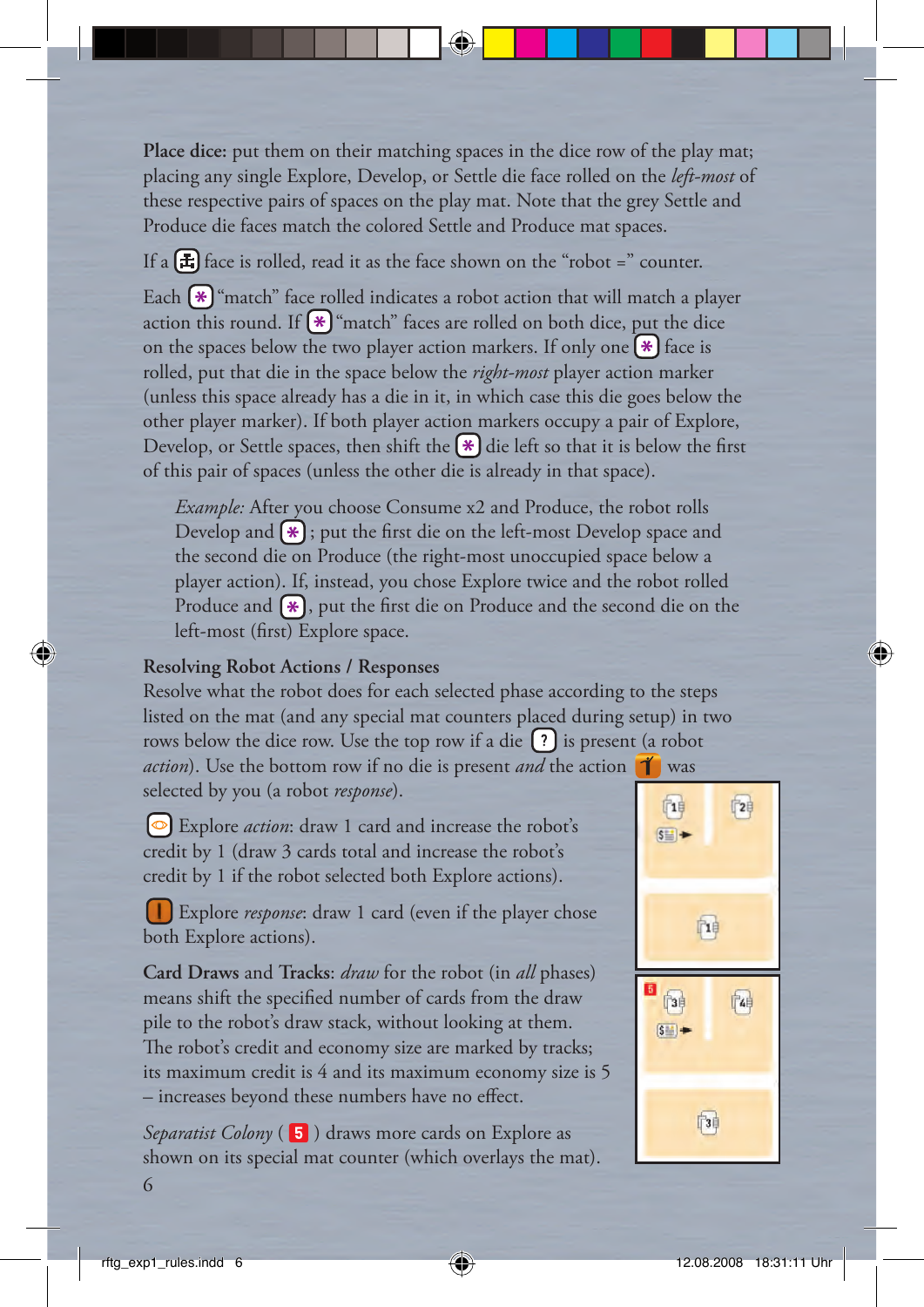#### Develop *action or response* (for *each* selected Develop phase):

First, check to see if the robot has an unplaced  $\left| \mathbf{e} \right|$  chip and 2 or more credit (3 or more credit on response). If so, place this chip next to the robot's tableau stack (where this chip will count as a card for determining end of game); decrease the robot's credit by 2 (3 on response); and then skip the robot's regular Develop action or response.



*on response*

Otherwise, perform the robot's regular Develop action or response:

**(** $\Diamond$ **)** Develop *action*: draw 1 card and then *flip to find* a development  $\langle \rangle$ . If a 6-cost development  $\langle \hat{\mathbf{s}} \rangle$  is found and the robot has positive credit, decrease its credit by 1 and place it; otherwise discard it and continue flipping cards.



 Develop *response*: if the robot has no credit, do nothing. Otherwise, *flip to find* a development  $\langle \rangle$ . If one is found, whether or not it is a 6-cost development, decrease the robot's credit by 1 and place it.

Flip to Find: means to flip over cards one at a time from the robot's draw stack, discarding all non-matching cards, until either the desired type of card is found or the robot's draw stack is exhausted. *Place* means to put the matching card in the robot's tableau stack.

*Example:* Suppose you select Develop as one of your actions and the robot, with 1 credit and 2 cards in its draw stack, rolls Develop (plus some other action). After resolving your Develop, transfer 1 card to the robot's draw stack and flip over cards from it, one at a time. On your second flip, you find a non-6 development and place it in the robot's tableau stack. The robot ends with 1 credit and 1 card in its draw stack.

 Later, you select Develop for both your actions and the robot matches your first Develop (and rolls some other action). The robot has 4 credit, 5 cards in its draw stack, and two unplaced 6-development counters. After resolving your first Develop, place one of its 6-development counters next to its tableau stack and decrease the robot's credit by 2. Since it placed a 6-cost development counter, skip the robot's normal Develop action and do not draw or flip any cards. After resolving your second Develop, resolve the robot's response. Since it now has only 2 credit, do not place its other 6-development counter (this costs 3 credit on response), but instead begin flipping over cards (since the robot has positive credit). After finding a 2 cost development on its third flip, place it in the robot's tableau stack and decrease its credit by 1. The robot ends with 1 credit and 2 cards in its draw stack.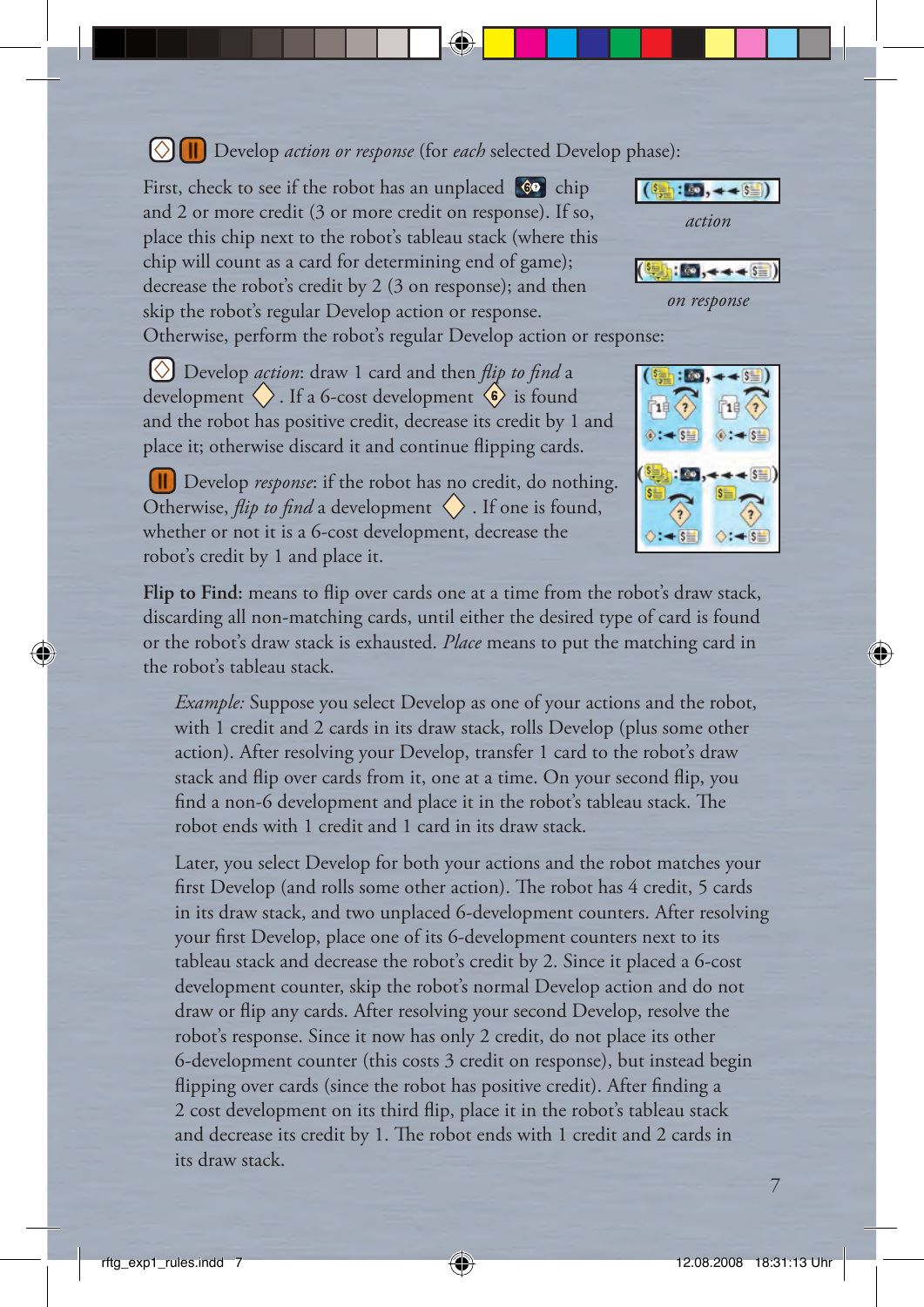Settle *action* (for *each* robot-selected Settle phase): draw 3 cards and flip to find a *non-military* world  $\bigcirc$ , placing it if one is found.

 Settle *response* (for *each* player-selected Settle phase): if the robot has no credit, do nothing. Otherwise, draw 2 cards and flip to find a *non-military world*  $\Omega$ . If one is found, decrease the robot's credit by 1 and place it.

 $\sqrt{3}$ 

 *Example:* You select Settle and the robot, with 0 credit, rolls two other actions. It does nothing.

Later, you select both Settle actions and the robot matches the first Settle action (and rolls some other action). The robot has credit 2 and a draw stack of 2 cards. After you perform your first Settle action, transfer 3 cards to robot's draw stack and begin to flip them over. On its fourth flip, the robot finds a non-military world. Place it in its tableau. After you resolve your second Settle, transfer 2 more cards to the robot's draw stack and, because the robot has positive credit on response, flip to find a non-military world. If it fails to find one after  $\beta$  cards, exhausting its draw stack, do nothing (the robot ends with 2 credit). If it does find a non-military world, place it and decrease its credit to 1 (since the robot is performing this Settle in response to your action choice).

*Epsilon Eridani* (1), *New Sparta* (3), and *Separatist Colony* (**5**), as indicated on their special mat counters, flip to find *military* worlds  $\bigcirc$  instead and do *not* need positive credit to Settle on response. *New Sparta* also receives extra Settle draws.

*Doomed World's* (8) first Settle *action*: flip from the *draw pile* (not its draw stack) until a 3 or more VP non-military world is found, place it, and increase its credit by 2 and its economy size by 1. Discard this mat counter and the *Doomed World* start world from its tableau.

*Alpha Centauri* (2) receives extra draws on its Settle actions and does *not* need positive credit to Settle on response.





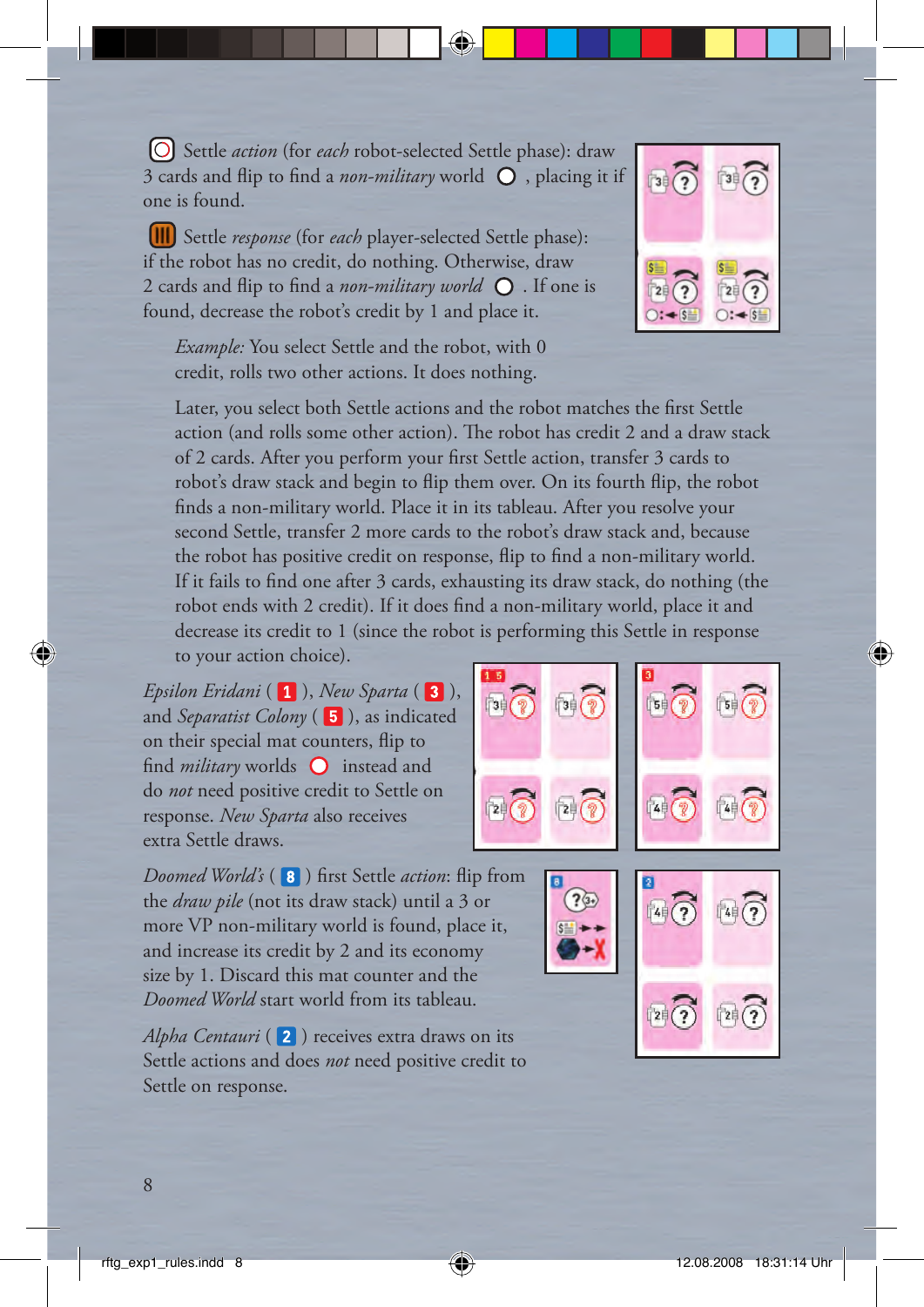Consume: Trade *action*: increase the robot's credit by 2 and give it VP chips equal to its current economy size.

 Consume: 2x VPs *action*: give the robot VP chips equal to *twice* its current economy size and then increase the robot's economy size by 1.

**[\$]**  $\left[\ast 2\right]$  *both* Consume actions selected by robot: give the robot VP chips equal to *twice* its current economy size and then increase its credit by 2 and its economy size by 1.

 Consume *response* (if all Consumes chosen were selected *only* by the player): give the robot VP chips equal to its current economy size.

 *Example:* You select Consume 2x VPs as one action and the robot rolls Consume: Trade  $\lceil \xi \rceil$  as one of its actions. The robot has 3 credit and economy size 1. Increase the robot's credit to 4 (its maximum) and give it a VP chip. The robot does nothing in response to your Consume  $2x$ action, since it rolled a Consume action.

 Later, you select both Consume actions and the robot rolls two other actions. The robot has economy size 3. Give it three VP chips. (Do so only once, despite the fact that you selected both Consume actions.)

*Old Earth* ( **0** ), after its *first* Trade *action*: replace its "robot =" counter  $\binom{?}{}$  with  $\binom{*2}{}$  and discard its mat counter.

*Damaged Alien Factory* (7): after every Trade *action*, if its "robot =" counter is currently  $\binom{5}{3}$ , flip it over to  $\boxed{+}$ .

Produce *action*: increase the robot's current economy size by 1.

Produce *response*: the robot does nothing.

*Example:* The robot rolls Produce as one of its actions. The robot has economy size 0. Increase its economy size to 1.

 Later, you select Produce as one of your actions and the robot rolls two other actions. The robot does nothing.

Still later, you select Produce and the robot rolls Produce. The robot has economy size 2. Increase its economy size to 3.

*Damaged Alien Factory* ( **7** ): after every Produce *action*, if its "robot =' counter is currently  $\begin{bmatrix} \pm \end{bmatrix}$ , flip it over to  $\begin{bmatrix} \text{S} \end{bmatrix}$ .







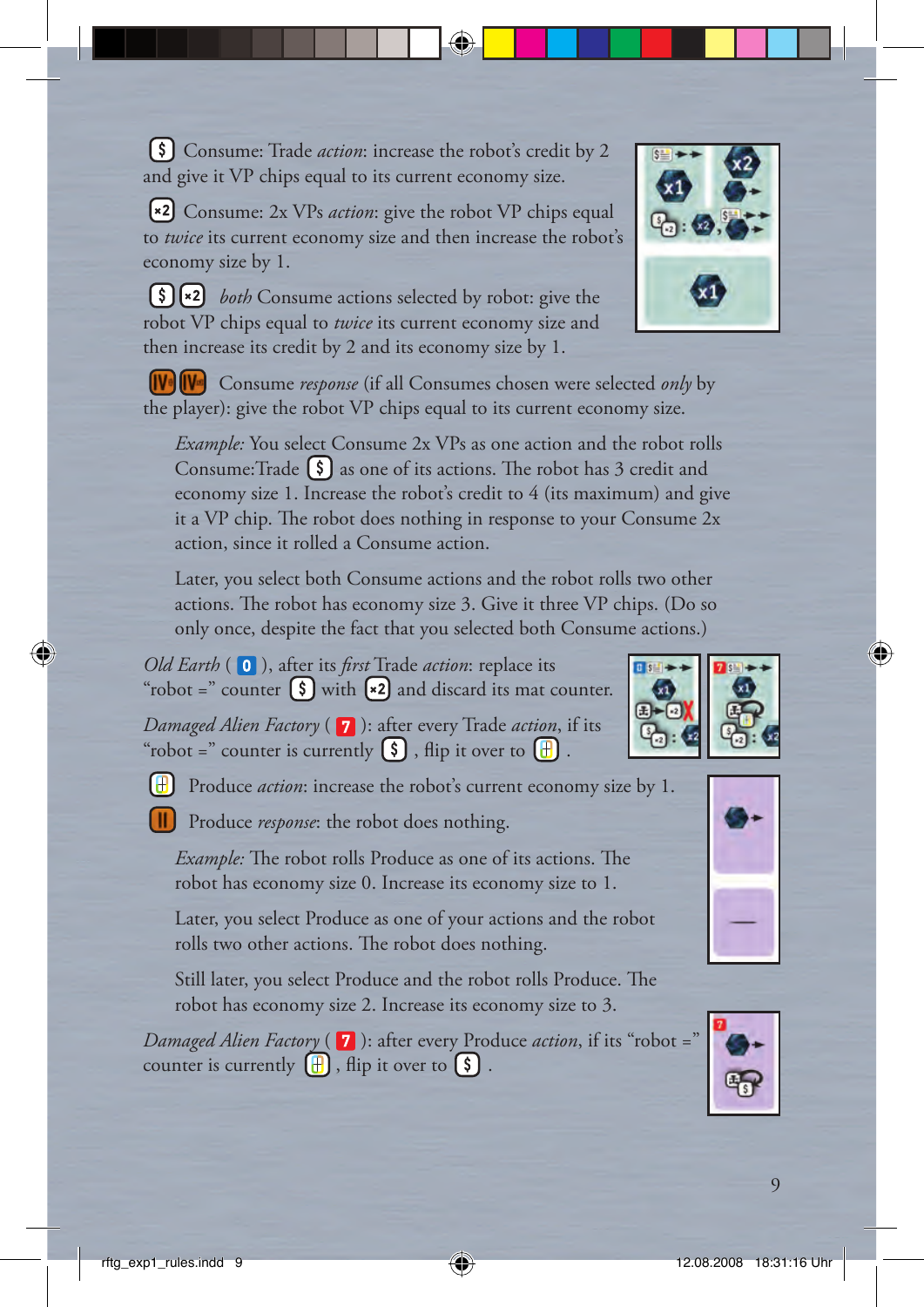**Round end:** discard down to 10 cards (the robot has no hand limit) and then check to see if the game has ended. If not, select actions for the next round.

**Game end:** the game ends normally, at the round end in which either the player's or robot's tableau is 12 or more cards (counting any placed 6-cost development counters as one card apiece towards the robot's tableau total), or the 24 VP chips are exhausted (use extra VP chips to finish out the round).

Add the robot's VP chips and tableau VPs, scoring each 6-cost development card or counter as 6 or 9 VPs, depending on the selected game difficulty. If a tie occurs, the robot's final credit plus its economy size is its tie-breaker value (the player's tie-breaker value remains cards in hand plus goods).

## DRAFTING VARIANT (2-3 players)

After setting out the goals to be used, shuffle the odd and even start worlds separately and deal one of each, face down, to each player. Shuffle the unused start worlds into the game cards.

After looking at their start world choices, each player simultaneously draws five cards, selects one, and passes the rest to the left. From these cards, they each select one, and pass the rest left, until all cards drawn are taken. Repeat, drawing five cards, selecting one and passing the rest *right*. Continue, alternating directions, until players are unable to draw five cards apiece. Remove the remaining cards from play.

Each player shuffles his selected cards to form his own *private* deck and draws six, discards two of them and one of his start world choices, and then reveals his start world. Play normally, except that each player draws from his own deck of cards and discards to his own discard pile, reshuffling whenever his own draw deck is exhausted.

## BLANK CARDS / CONTEST ENTRY

Blank game cards, of various types, are provided to allow players to add cards of their own design to the game. A black and a red marker (to mark costs, military, and powers) are needed to use them.

Use the contest entry card to send your best card idea to us for possible use in future expansions. See the entry card for further details.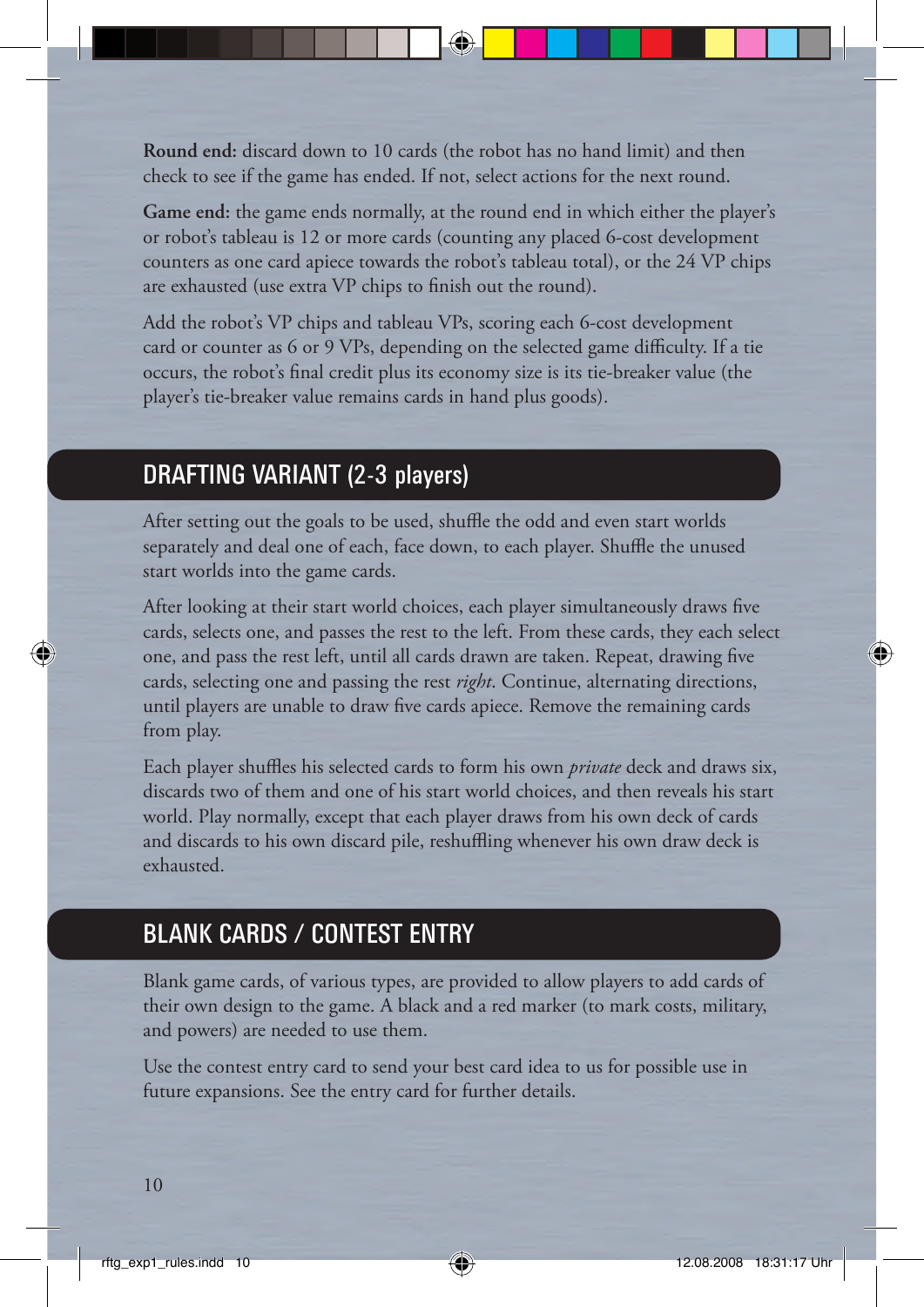# CARD POWERS (by phase)

# III: SETTLE

#### **Discard for Temporary Military**



The player may discard up to 2 cards from his hand to gain +1 Military apiece until the end of this *Settle* phase.

*As an optional power, this power need not be used fully.*

Space Mercenaries *also has a standard +1 Military power.*

### **Specific Good and Worlds**



 Draw +1 card when selling a Genes good for each world in the tableau.

*The* Clandestine Uplift Lab *is itself a world.*

# V: PRODUCE

#### **Discard to Produce Good**



 May discard 1 card to produce an Alien good on *this* world.

*A player can discard a card gained from*  Diversified Economy to produce this *good, but can not then gain a card for doing so (as one power can not interrupt another power).*

#### **Settle a Second World**



The player may place a second world  $(O O)$  in a Settle phase.

The second world is placed as part of *executing* Settle powers *(after* fully resolving settling the first world).

*No powers from the fi rst world placed may be used to settle the second one.* 

*If the player chose* Settle*, do not draw a* Settle *bonus for the second world.*

# **\$**: TRADE IV: CONSUME

#### **This World's Good**



Discard 1 Alien good from the world  $\left(\bigcirc\right)$  with *this* power to gain 2 VPs.

### **Draw for Worlds**



Draw 1 card for each military world  $(O)$  in the player's tableau.